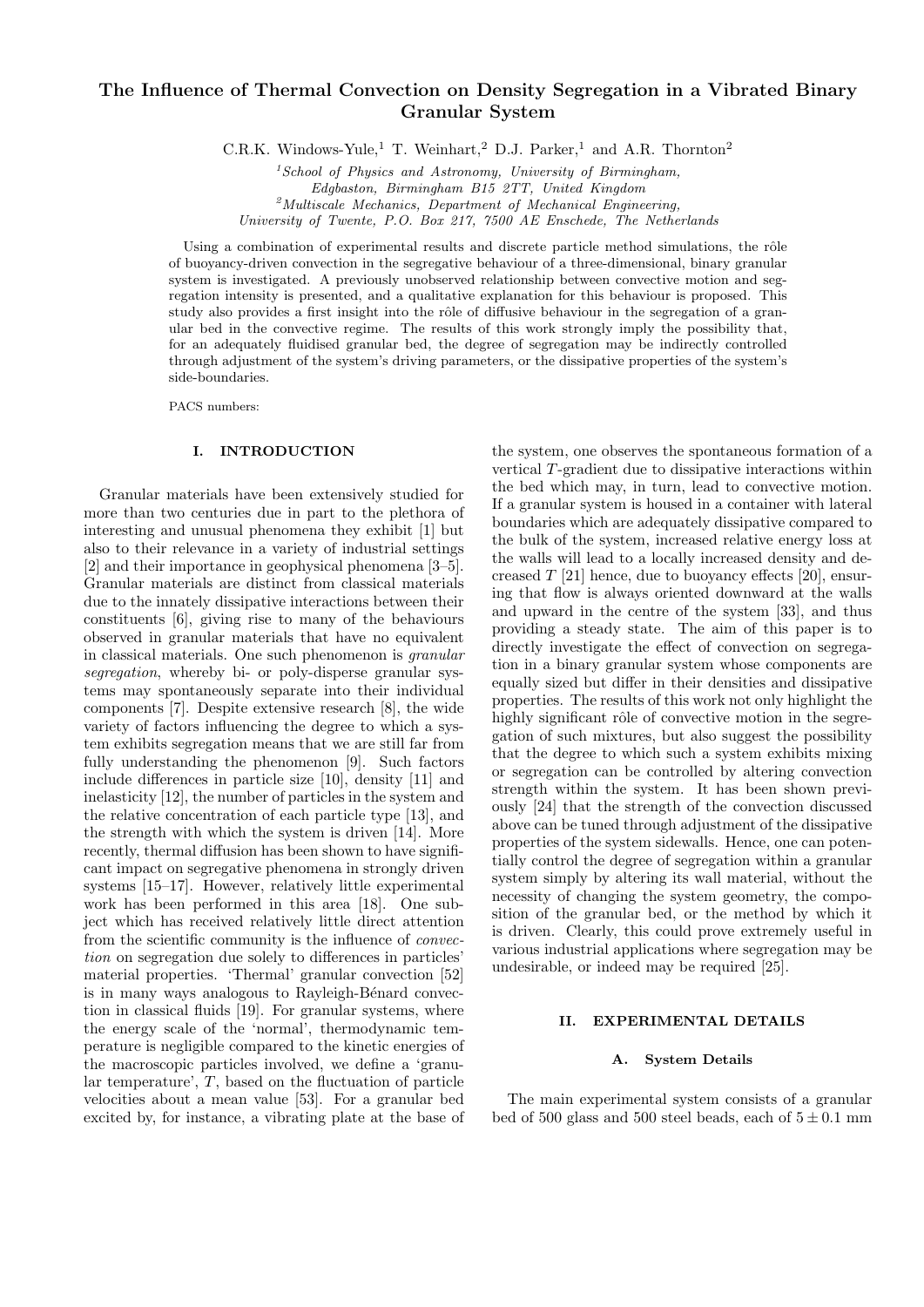diameter, housed in a square-based container of height  $H = 200 \pm 1$  mm and width  $W = 100 \pm 1$  mm. Additional experiments are also conducted using equivalent numbers of glass and brass spheres, as well as monodisperse systems of  $N = 1000$  glass or steel beads. H is adequate to minimise particle collisions with the upper boundary, and its width and depth are such that the system can be considered fully 3D. The relatively large particle size means that interstitial air effects, which may affect segregation phenomena [26], can be neglected [27]. The system walls are interchangeable, allowing the degree of side-boundary dissipation and hence convection within the system to be altered. A complete list of sidewall materials used alongside their respective *effective elasticities*,  $\varepsilon_w$ , can be seen in table I.  $\varepsilon_w$  provides a measure of the average change in translational energy during a particle-wall collision due to both normal restitution and rotational motion.  $\varepsilon_w = 1$ corresponds to a perfectly elastic collision, while  $\varepsilon_w = 0$ defines a perfectly dissipative collision. The quoted values correspond to collisions between glass particles and the relevant sidewall material, as measured experimentally in [24]. Although values will vary slightly for steel beads, for the purposes of this paper  $\varepsilon_w$  serves simply as a measure of the relative elasticity of each material, such that general qualitative trends can be observed. The system is vibrated sinusoidally in the vertical direction, imparting energy to the granular bed through particle collisions with the container base. Oscillations of fixed frequency  $f = 70$  Hz and amplitude  $A = 1.17$  mm provide a fully-fluidised bed. Since vibration is a common method employed in industry for the mixing of granular materials [28], this method of excitation seems appropriate.

TABLE I: Effective elasticities for particle-sidewall collisions for the various wall materials used in experiment.

| Material      | Effective Elasticity, $\varepsilon_w$ |
|---------------|---------------------------------------|
| Mild Steel    | $0.70 \pm 0.006$                      |
| Copper        | $0.58 \pm 0.008$                      |
| <b>Brass</b>  | $0.52 \pm 0.010$                      |
| Tufnol        | $0.39 \pm 0.012$                      |
| Clear Perspex | $0.33 + 0.014$                        |

#### B. Positron Emission Particle Tracking

Data is acquired using positron emission particle tracking (PEPT), a non-invasive technique whereby the timeaveraged behaviour of a single 'tracer' particle in a steady-state granular system can be used to extract information regarding the behaviour of the system as a whole. The tracers used are physically identical to the other particles in the system, aside from the fact that they are 'labelled' with a positron-emitting radioisotope. The  $\beta^+$  particles emitted from these isotopes rapidly annihilate within the tracer material, causing the emission of a pair of gamma-rays whose trajectories are separated by 180°. Upon placing the tracer between the detectors of a dual-headed gamma camera, these back-to-back gamma-rays can be used to triangulate the position of the particle multiple times a second, and thus record its motion through a system. Particle motion is recorded in three dimensions with a spatial resolution of up to 1mm and a temporal resolution on the millisecond scale [29]. For ergodic, steady state systems such as the one detailed here, the long-time average of a single particle's behaviour can be used to extract information pertaining to the system as a whole. For binary and polydisperse systems, individual runs are conducted using tracers of each individual species. The data acquired can then be combined to provide information relevant to the system as a whole. PEPT can be used to determine a multitude of important quantities, including one-, two- and threedimensional density and temperature fields [30, 35], mean squared displacements and diffusion coefficients [32], convection strengths [24, 33] and, in bi- and poly-disperse systems, individual particle distributions and segregation intensities [34]. Full details regarding the PEPT technique can be found in references [29, 32], and further information regarding its application to binary systems in reference [35].



FIG. 1: Variation of convective flow rate with  $\varepsilon_w$  for (a) monodisperse systems of glass and steel spheres and (b) a bidisperse mixture of these materials.

### III. RESULTS AND DISCUSSION

Figure 1 shows the variation of convective flow rate, J with  $\varepsilon_w$  for each particle type. J is determined as the av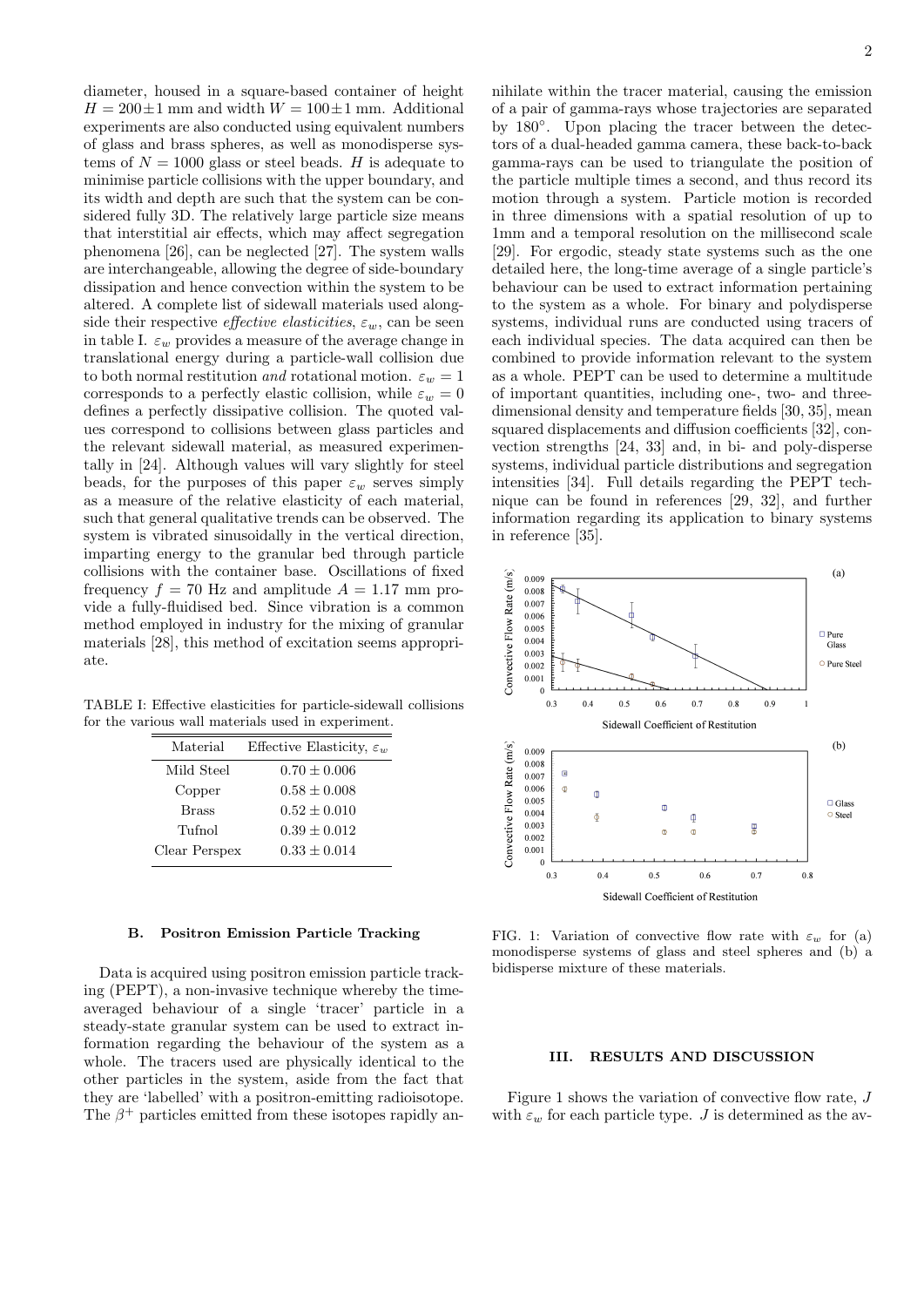erage particle velocity through the vertical centre of convection for the system, where the horizontal components of velocity are zero [36]. Specifically,  $J = \frac{\sum_{i=1}^{n} |v_{\overline{i}}|}{2n}$  $\frac{i^{-\vert v_z\vert}}{2n}$ , where  $v_z^i$  is the vertical component of velocity corresponding to the  $i^{th}$  location event and n is the total number of relevant data points [54]. Figure 1a compares the observed behaviour for monodisperse systems of each particle type. In each case,  $N = 1000$ . Figure 1b shows the behaviour for the steel and glass components of a single, bidisperse mixture with 500 of each species, thus keeping the total N fixed at 1000. The transition from a monodisperse to a binary system shows some interesting effects on the convective behaviour of the bed. It is firstly notable that, for the glass component of the binary system,  $J$  is slightly reduced compared to the pure-glass system, whereas for the steel component J becomes considerably larger. This change can perhaps be explained by differences in elasticity between the two components - steel particles are more dissipative than their glass counterparts [37]. Thus the average dissipation in a mixed system will be higher than that of a system composed entirely of glass particles, yet lower than for a pure-steel system, leading to the observed changes in flow rate. This difference in particle elasticity is also believed to explain the considerably reduced x-intercept observed for the monodisperse steel system compared to the glass system [24]. The second noteworthy feature is the apparent 'plateau' in convection rate observed in the steel component of the binary system as  $\varepsilon_w$  increases implying that, unlike the case of monodisperse beds, such a system may possess an inherent minimum value of J. Further research is required in order to verify and provide an explanation for this interesting observation. Having discussed the manner in which  $\varepsilon_w$  affects the convective flow rate of a granular system, we now address the question of how  $J$ , in turn, influences segregation within said system. The degree to which a binary granular system undergoes segregation or mixing can be quantified in a manner analogous to that of [38] by dividing the experimental system into a series of cells and calculating the intensity of segregation as:

$$
I_s = \left[\frac{\sum_{i=1}^{i=N_c} (\varphi_i - \varphi_m)^2}{N_c}\right]^{\frac{1}{2}}
$$
(1)

Here,  $N_c$  is the total number of cells,  $\varphi_i$  is the single species concentration in the  $i^{th}$  cell, and  $\varphi_m$  is the system's mean concentration. A value  $I_s = 0$  corresponds to a perfectly mixed system while  $I_s = 0.5$  indicates complete segregation. The values of  $I_s$  discussed in this paper correspond to the equilibrium distribution reached by the system. In order to confirm that, for all data sets, the system is in indeed in a steady state, each 3600s run is divided into a series of time intervals.  $I_s$  is then calculated for each of these windows, and the steady state taken as the point in time at which variations in  $I_s$  become negligible. In fact, the evolution of the system towards equilibrium is extremely rapid ( $\Delta t_{sea} \ll 3600$  s).



FIG. 2: (a) Segregation intensity as a function of the ratio of convective flow rates for light (glass) and heavy (steel) particles. Variation in the value of  $J_L/J_H$  is induced by altering either  $\varepsilon_w$  (circles) or the system's driving parameters (diamonds). (b) variation of  $I<sub>s</sub>$  with the ratio of the self-diffusion coefficients, D, for the two species of particle.

Interestingly,  $I_s$  displays no clear, monotonic dependence on the overall convective flow rate, as might be expected from previous studies [11, 39]. Neither is there any clear dependence on either of the individual J-values for the separate species; rather, it seems that the key parameter is the *difference* in J between species. Figure 2 shows the variation of  $I_s$  with the ratio of convective flow rates for the two components of the system, demonstrating the significant degree to which convective behaviour can alter the level of segregation.

The rôle of the differential convection,  $J_L/J_H$ , between particle species is more clearly illustrated in Figure 3. The connection between this differential convection and  $I_s$  can be understood on a qualitative level by considering the fact that denser, and hence heavier, particles are less likely to be dragged into the convective stream [40]. For systems in which convection is weak (Figure 3 (a)), the implicitly small difference in convection rate between the two species leads to a correspondingly small degree of segregation. Conversely, for the case of very strong convective flow, the likelihood of heavy particles being 'swept up' in the convective flow increases, leading once again to similar flow rates for each species, and hence a reduced degree of segregation (Figure 3 (b)). The strongest segregation occurs in the mid-range between these two extremes, where lighter and less dissipative particles undergo significant convective motion, while heavier and less elastic particles remain relatively unperturbed (Figure 3  $(c)$ ). It is interesting to note the stark contrast of these findings to previous studies, which consider only a system's average convection rate and sug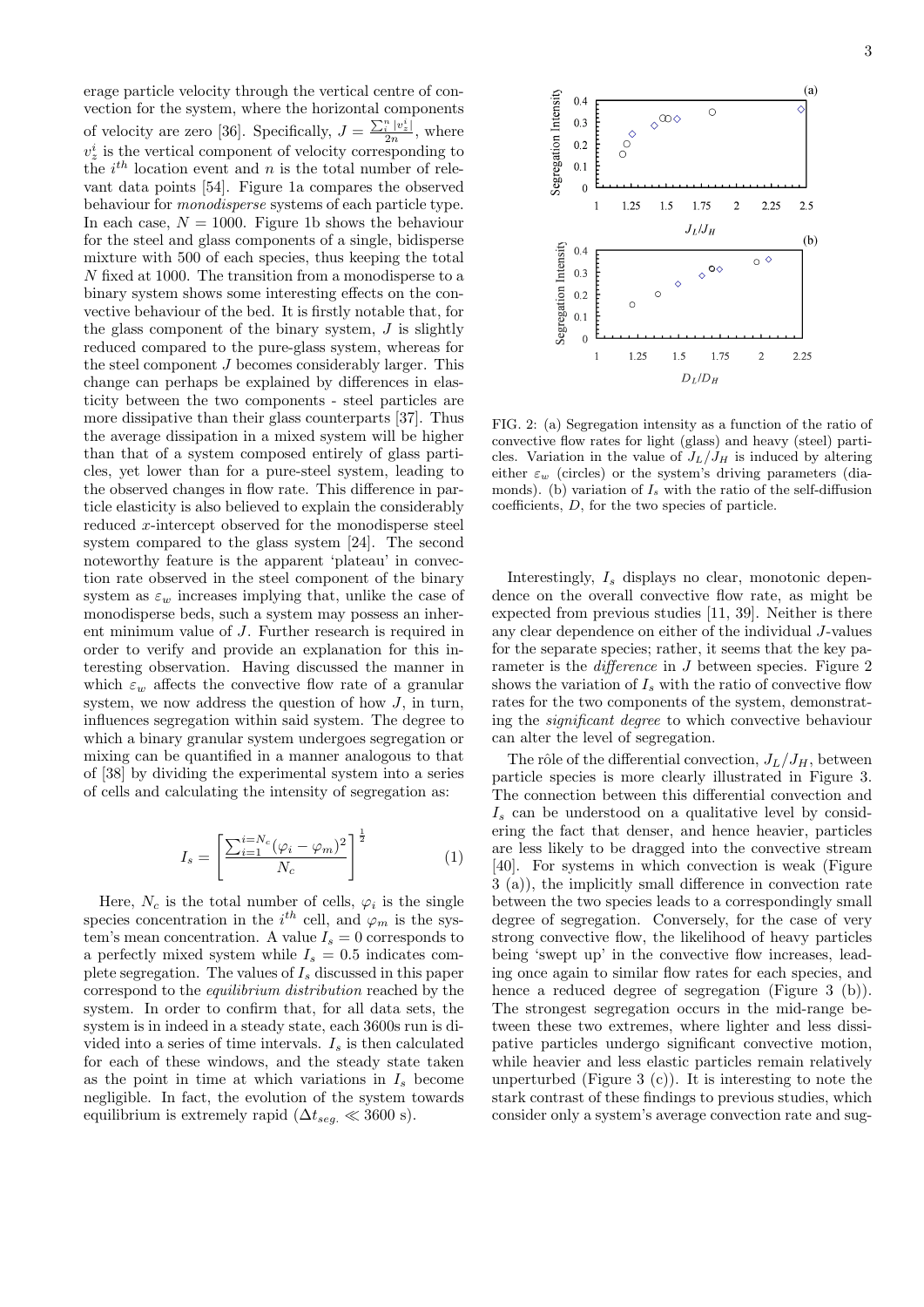gest a monotonic relation between this value and the observed degree of segregation. Here, however, we observe the strongest and weakest whole-system convection rates,  $J_{tot}$ , to demonstrate highly similar degrees of segregation, while the degree of segregation observed for intermediate  $J_{tot}$  values can be more than a factor of two higher! Such a finding clearly illustrates that future studies of binary and polydisperse systems must more carefully consider the precise behaviour of convective flow. Moreover, it is also notable that in the three cases described above, the systems are *identical* in every aspect other than the material of the walls bounding the system. Thus, Figure 3 provides a direct demonstration of the ability to control the degree of segregation within a system solely through alteration of wall material.

It is perhaps worth noting that, in all cases, segregation occurs predominantly in the vertical direction. However, a small degree of horizontal segregation is also observed, with lighter, less dissipative particles showing a slight tendency to cluster near the walls of the container. This behaviour may be simply explained by the greater difference in dissipation between interparticle and particlewall collisions for more elastic species. The fact that the effect is slightly more pronounced in systems with more dissipative sidewalls lends credence to this hypothesis. Nonetheless, even in the most extreme examples, this horizontal component of  $I_s$  is an order of magnitude smaller than the vertical, making it a decidedly secondary effect. In order to verify that convection, and not other sidewall effects, is indeed the dominant factor producing the observed behaviour, additional data was obtained keeping  $\varepsilon_w$  constant and instead altering the convective flow rate of the system by varying the driving parameters. The ranges of driving frequency and amplitude used -  $f \in (50, 90)$  Hz,  $A \in (0.66, 1.69)$  mm - were chosen to ensure variation not only in  $f$  and  $A$  but also driving velocity,  $V$ , and acceleration, Γ. The collapse of all data points onto a single, monotonically-increasing curve suggests that the degree of segregation in the system is not strongly dependent on the driving parameters or specific effects due to sidewall dissipation, supporting the idea that convection is indeed the primary criterion affecting  $I_s$ . Moreover, the lack of correlation observed between  $I_s$  and the system's density and temperature (which also vary as V and  $\varepsilon_w$  are altered) implies a lack of dependence on these parameters also. It should be noted, however, that this independence can only be expected to hold in collisionally-dominated systems such as the one described here; in higher-density regimes, mechanisms underlying segregation and mixing are markedly different [41, 42].

In order to further investigate the system, additional data was obtained from simulations produced using the MercuryDPM software developed at the University of Twente [43–45]. Values of N, f, A, W, H and  $\varepsilon_w$  used in simulations correspond precisely to experimental values. For intra-species particle collisions, values of effective elasticity analogous to the experimental measurements



FIG. 3: Density profiles for both components of a binary glass/steel system corresponding to (a) steel ( $\varepsilon_w = 0.70$ ) (b) perspex ( $\varepsilon_w = 0.33$ ) and (c) brass ( $\varepsilon_w = 0.58$ ) sidewalls.

of Feitosa and Menon [37] are implemented - specifically,  $\varepsilon_{glass} = 0.83$ ,  $\varepsilon_{steel} = 0.79$  and  $\varepsilon_{brass} = 0.61$ . For collisions between dissimilar particles, effective elasticity is taken as  $\varepsilon_{\alpha\beta} = (\varepsilon_{\alpha} + \varepsilon_{\beta})/2$ , where  $\alpha$  and  $\beta$  represent individual species. This relationship arises naturally from the spring-dashpot model of particle elasticity [46–48], and is found to produce good agreement between experimental and simulational results. A collision time  $t_c = 10^{-5}$  is used. Analysis of the evolution of the separate species' vertical centres of mass is used to ensure a steady state. In order to isolate the effects of inelasticity in the system, the frictional coefficient,  $\mu$ , is set to 0. As can be seen in Figure 4, despite some discrepancy in the absolute values of segregation intensity, the general trend of the relationship between  $I_s$  and  $J_L/J_H$  corresponds closely to that observed in experiment, demonstrating that the effect of convection persists even in the absence of friction. Moreover, the reintroduction of  $\mu$  to the system at values of 0.15, 0.5 and 1.0 was found to produce no significant variation in results, strongly suggesting that friction does not play a significant rôle in the observed behaviour. This is unsurprising considering the dilute nature of the systems investigated. Simulations were also conducted using the relevant elasticity and density values for a glass/brass system. Once again, the general trend of  $I_s$  vs.  $J_L/J_H$ was found to be consistent. However, certain differences were also observed. Firstly, as can be seen in Figure 4, the typical magnitude of  $I_s$  is considerably increased due to the greater disparity in particle masses and elas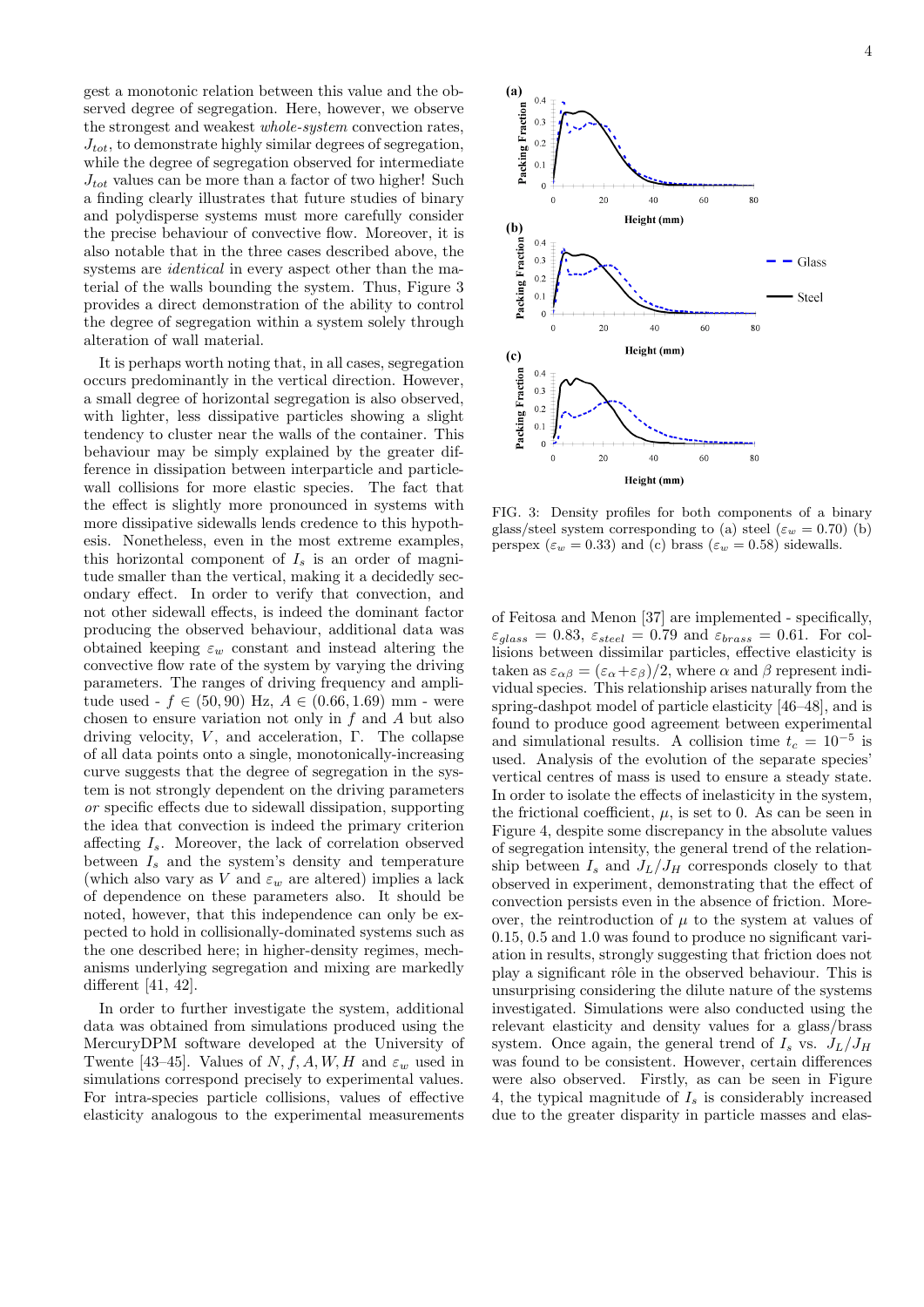ticities. It was also found that, for a given system, the overall strength of convection was considerably reduced compared to the glass/steel case. This is understandable, as the reduced elasticty of brass particles will lead to an increased average dissipation for interparticle collisions. This will lead to a reduced density gradient between the central and outer regions of the system, and hence reducedl  $J_{tot}$ . Conversely, the *difference* in flow rate between species is typically found to increase. It is worth noting that similar behaviour was observed for simulations in which the density ratio was held constant at the steel/glass value and only elasticity was varied. The findings discussed above also agree qualitatively with experimental observations of brass/glass systems (not shown) [55]. Finally, simulations were conducted using an increased system size. Figure 4 also shows data corresponding to a system for which  $W$  has been increased by a factor of 2 and  $N$  by a factor of 4, thus maintaining a consistent resting bed height and ensuring that the control parameter  $F_d = H(1 - \varepsilon)$  [49] is held constant. The closely corresponding behaviour of the differently-sized systems supports the assumption of a fully 3D domain, as well as providing further evidence that wall effects are not a significant factor in the system's behaviour. The slight decrease in the average value of  $I_s$  for the wider system can perhaps be explained by the decreased relative importance of horizontal segregation. The combination of the above results shows that, despite possible variations in the 'baseline' degree of segregation within the system, the ability to significantly vary  $I_s$  through alteration of convective behaviours applies for a wide range of parameters. Through the use of simulations, it is also possible to investigate more closely the rate at which systems achieve their equilibrium value of  $I_s$ . Despite the significant impact of  $J_L/J_H$  on the magnitude of  $I_s$ , the time,  $\Delta t_{seg.}$ , in which this segregation is achieved shows no clear dependence on convective behaviour - at least, any trends are indistinguishable from the inherent statistical fluctuations in  $\Delta t_{seg.}$  due to the non-deterministic nature of a system's evolution towards segregation. It is, however, interesting to note the rapidity with which the dilute systems investigated here reach their steady-state distributions - in all cases,  $\Delta t_{seg.} = \mathcal{O}(10s)$ . Comparison with the typical timescale of convection,  $t_{con.} = \mathcal{O}(1s)$ , implies that the system reaches its equilibrated state in only a few convective cycles. It is worth noting that the approximate timescale of this surprisingly rapid segregation can be confirmed through visual observation of the experimental system.

Although a full theoretical treatment is beyond the scope of this current paper, we now attempt to provide a qualtitative explanation for the variations in segregation strength arising from differences in convective flow. Theoretical work by Garzó  $[15, 16]$  shows that, in highly fluidised yet non-convective systems, the degree of segregation reached by a granular bed is determined by a balance between separation caused by thermal diffusion and remixing due to 'ordinary' diffusion. In the system currently under investigation, however, one must also consider additional diffusive motion due to convection[50]; the lower probability of heavier particles being dragged into the convective stream [40] will lead to a reduced relative diffusivity for this species. A greater disparity in diffusivity between particle species will give a more significant imbalance between processes favouring segregation and those opposing it. Thus, for the case of highly disparate flow rates between species, their increased relative motion can be expected to create more pronounced concentration gradients and hence increased segregation [15, 16, 51]. Conversely, when convection for both species is equally strong (or, indeed, equally weak), a reduced  $I_s$ is to be expected. Support for this hypothesis can be seen in Figure 2(b), which shows a monotonically increasing  $I<sub>s</sub>$ as the self-diffusion coefficients for the 2 species become more disparate.



FIG. 4: Simulational data showing the variation of segregation intensity with the ratio of convective flow rates of light and heavy particles.

#### IV. CONCLUSIONS

Convective motion has been shown to play a crucial rôle in the segregation of a highly fluidised granular bed whose components differ in their material properties. A mechanism has been proposed to explain a previously unobserved relationship between convective flow rate and segregation intensity. It is hoped that further research stemming from this observation may lead to a theoretical framework describing segregation in the convective regime. The results of this study strongly imply the possibility that the degree of segregation within a granular bed can be controlled by altering convective behaviour through adjustment of either the driving parameters of the system or the material properties of the container in which it is housed. This latter method may prove particularly useful in situations where it is undesirable or unfeasible to alter the manner in which a system is driven, for example in certain industrial applications. Moreover, the ability to vary segregation intensity independently of driving force could also potentially lead to significant energy savings.